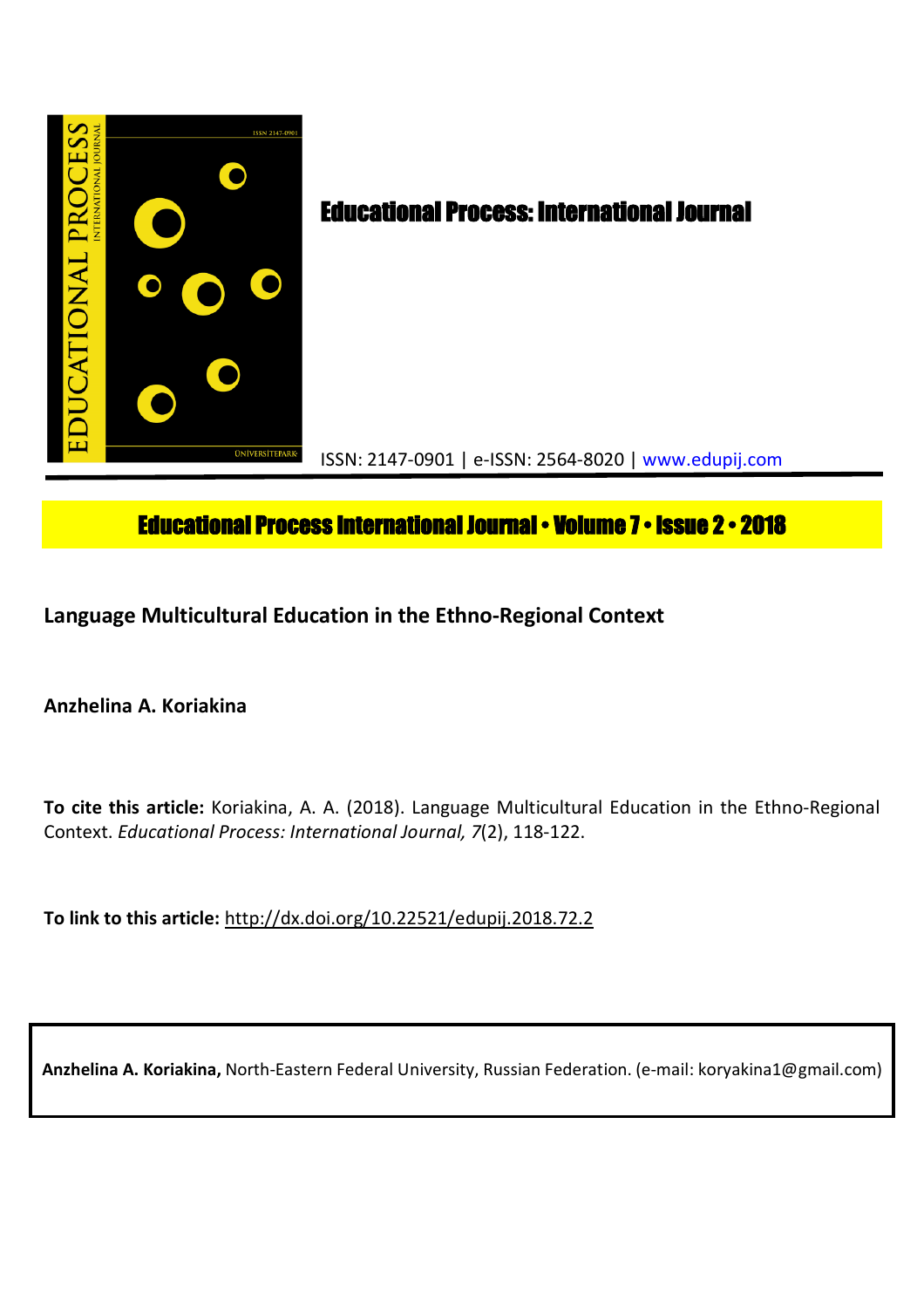# **Language Multicultural Education in the Ethno-Regional Context**

ANZHELINA A. KORIAKINA

# **Abstract**

The article is focused on the problem of language multicultural education in the ethnoregional context. The content of the problem is revealed through its constituent concepts "multicultural education" and "language multicultural education". Language multicultural education in the ethno-regional context is considered as a process of acquiring knowledge about ethno-cultural diversity of the co-studied languages countries and the relationships between cultures in the modern multicultural world through polylogue of cultures. It is revealed that language multicultural education in the ethno-regional context is characterized by a number of features: polylogue of three linguocultures at the regional, state and global levels; equal polylogue of cultures, built on mutual respect of cultures involved in contact; ethno-cultural component focused on formation of a representative of a particular ethnic group and multicultural component, whose purpose is creation of a person of universal culture.

**Keywords:** multicultural education, language multicultural education, ethno-regional context, polylogue of cultures.



EDUPIJ • ISSN 2147-0901 • e-ISSN 2564-8020 Copyright © 2018 by ÜNİVERSİTEPARK edupij.com

………………………………………........….....………………………………...……………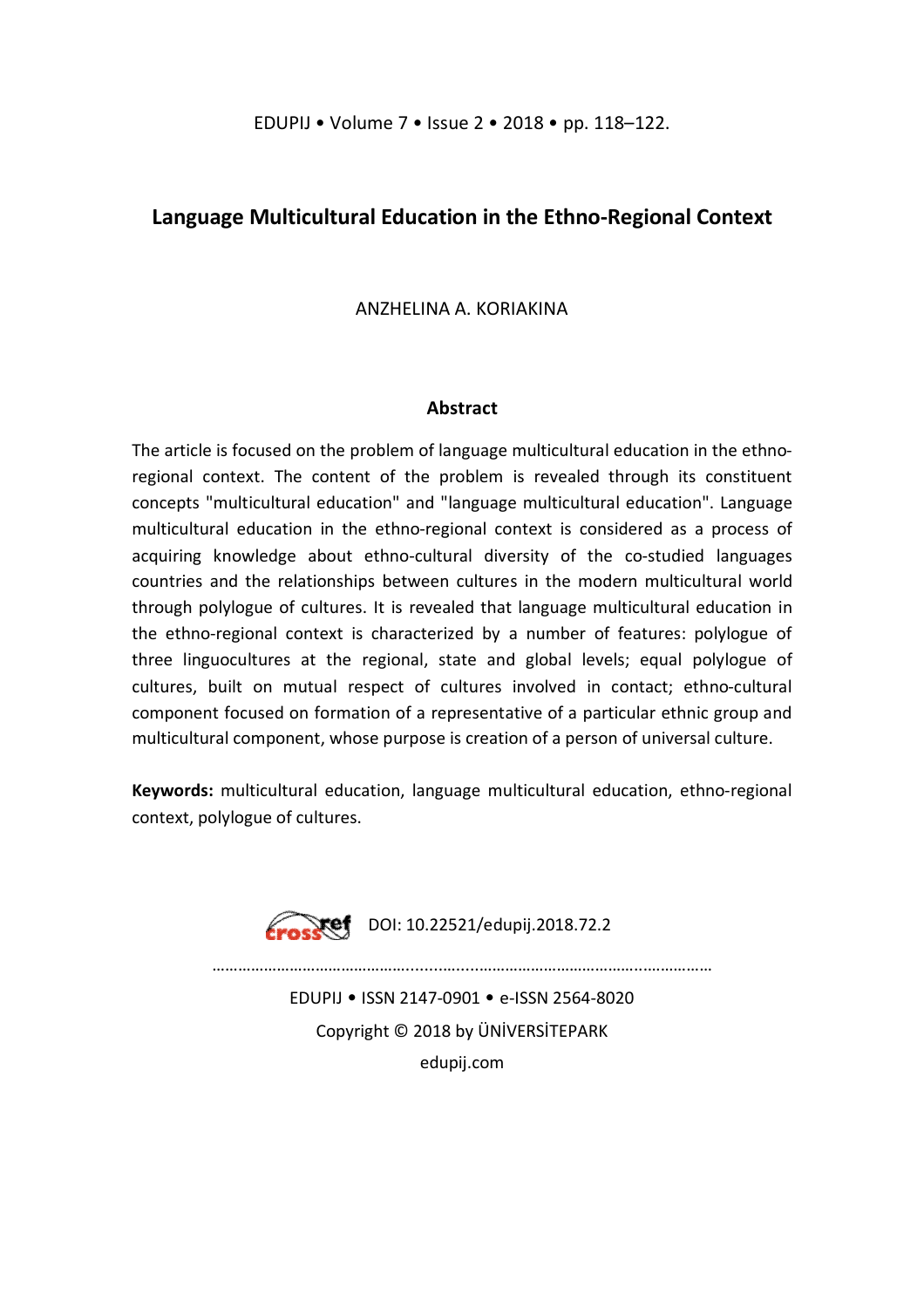### **Introduction**

A distinctive feature of the modern stage of the development of language education is the formulation of educational tasks in a broad socio-cultural context. This fact caused the emergence of a concept that determined the direction of language education towards the study of languages and cultures. In addition, there have been significant changes in the world education in recent years, caused by increased interaction of multicultural and multilingual social groups. At the beginning of the XXI century, the above concept was further developed and became the object of many scientific researches in connection with the processes of multicultural education. This led to the emergence of a multicultural approach to education in general and to language education in particular. In the field of education at the regional level, trends have emerged that reflect, on the one hand, the above processes, and on the other, ethnic and regional characteristics. The purpose of this work is to consider the peculiarities of language multicultural education in the ethnoregional context. Before revealing the content of the main question, let us consider the constituent concepts of "multicultural education" and "language multicultural education".

#### *Multicultural education*

At first, the term "multicultural education" in western countries was understood to mean "multi-ethnic education" or education for representatives of different cultural groups. In the 1960s and 1970s, the value and usefulness of cultural diversity was recognized in various countries as a basis for strengthening state stability based on the close interaction of different peoples and ethnic groups, their peaceful coexistence, and overcoming nationalism and separatism. At that time, countries such as Canada, the United States, and Germany were faced with the problem of acculturation of national minorities, their positive integration into the dominant linguistic and cultural environment. Later, the conceptual content of the term included an adequate representation of representatives of different groups (social class, gender, abilities) in educational institutions. In western educational institutions, the idea that every training collective is a model of society is actively promoted. It is possible to prepare the younger generation for harmonious interaction in a modern multicultural society, if we teach students to interact in a single collective, group. Therefore, multicultural education (western approach) implies the education of representatives of different racial, ethnic, social and other groups in one collective.

Some definitions of multicultural education by foreign authors are based on the cultural characteristics of various groups, while others emphasize social problems, political power or the redistribution of economic resources. Some definitions restrict attention to nationality, while others include all major groups of people different from the main Americans (Banks, 2009; Bennett, 2007; Grant, 2001; Sleeter, 2007).

It should be noted that in the semantic field of the term "multicultural education" in the Russian sense, representatives of other cultural groups usually do not enter, as is usually the case in western countries, and the term "multicultural education" is used in the sense of "multi-ethnicity" (Gukalenko,2005; Dzhurinsky,2002; Dmitriev,1999).

Significant philosophical and cultural foundations of multicultural education are cultural pluralism, designed to reflect the multifaceted and contradictory nature of social reality, and a dialogue that is recognized as a fundamental principle of the life activity of cultures. In consequence of this, a dialogue approach to multicultural education, based on the ideas of a dialogue of cultures, openness, and cultural pluralism acquires great importance. Its essence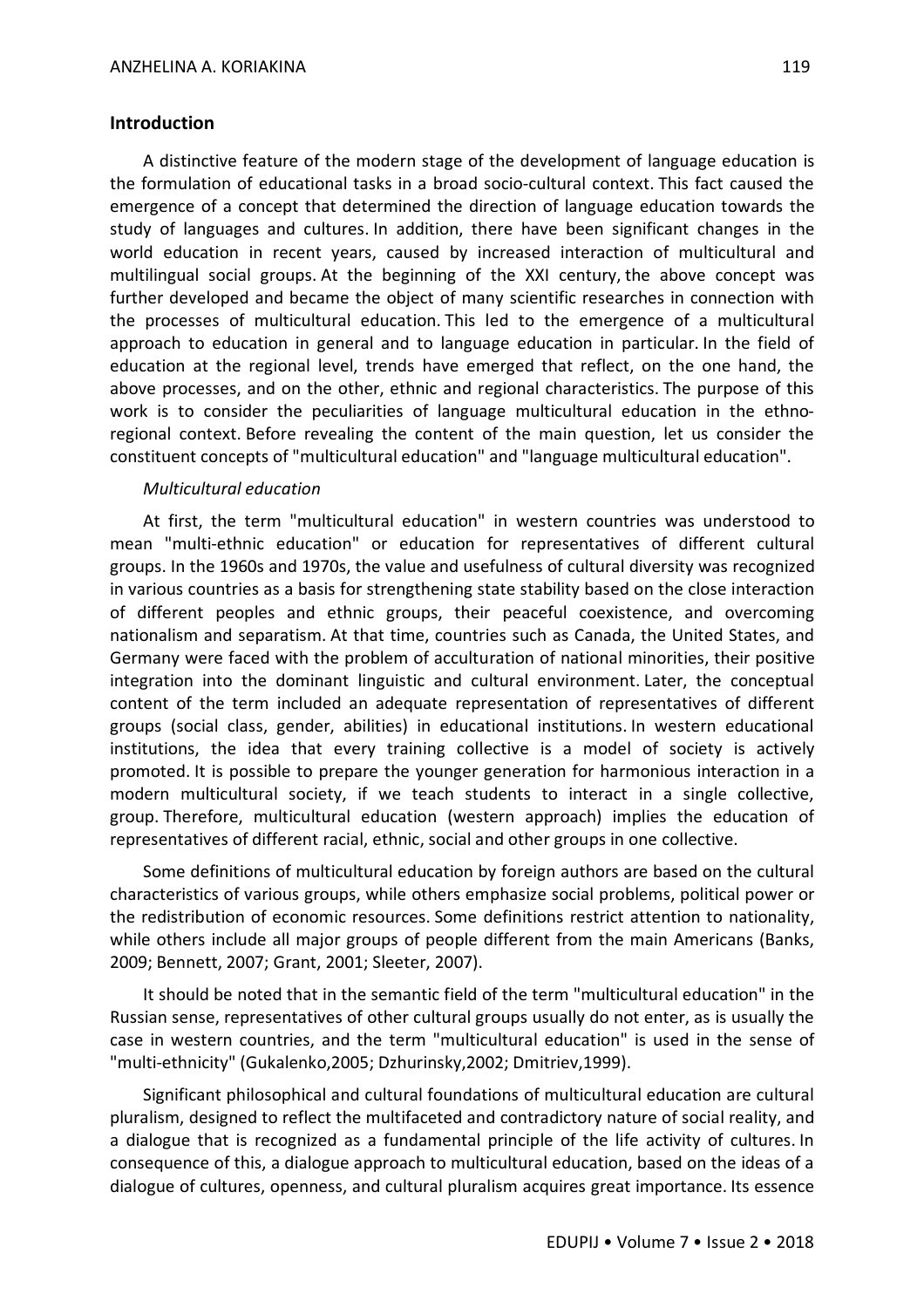lies in the consideration of multicultural education as a way of involving students in various cultures with the goal of forming a universal consciousness that allows them to interact actively with representatives of various countries and peoples and to integrate into the world cultural and educational space.

# *Language multicultural education*

A certain interconnection of cultures and languages, the need of their study is beyond doubt. Therefore, the study of cultural space should take place in the process of studying foreign languages, ensuring interaction between representatives of different peoples and cultures. This gives us grounds to talk about the problem of language multicultural education. This problem poses specific tasks for language education in the training of young people for life in a multinational and multicultural environment, the formation of skills to communicate and cooperate with people of different nationalities, races, and faiths. Integration into the world community and development of the global outlook presuppose the consideration of national traditions in teaching, the creation of conditions for the formation of the cultural identity of students and the formation of a diverse and complex cultural environment for the development of the individual. In fact, multicultural space is then the system in which students receive a full-fledged higher education in accordance with state standards, as well as the stage of involving representatives of different ethnic groups in their national culture, history, traditions.

Such study of the cultures of certain peoples should contribute to the formation of feelings of equality, dignity, the moral culture of interethnic relations, and to ensure a cultural dialogue of representatives of different nationalities. This system requires a different approach to the content of language education. It should be most fully represented the wealth of national cultures of peoples living in the region and beyond it, the way of life of each ethnos, social norms of behavior, traditions, customs, spiritual values. Great opportunities for studying culture are laid in a foreign language. It is also known that it has great potential for forming a tolerant personality of the student. Foreign language is the component of the multicultural space of the university, which is a means of involving students in the spiritual culture of other peoples and learning the reality through foreignlanguage communication, a way of self-expression and self-knowledge of the individual in the process of communication. Foreign language, like a native language, can not exist in society in isolation. It does not live only by its own life, but, on the contrary, is closely connected with all spheres of society's vital activity, ensures cognition and communication.

The difference is that a foreign language serves as a means not only of interpersonal, but also of interethnic, interstate, and international communication. Thus, a foreign language helps to expand not only the philological, but also the general outlook of students. In the field of multicultural education, there is a full-fledged presentation of educational material on various cultures in the content of subjects of the humanitarian and social cycle. The subjects of the language cycle have a huge internal potential, and as a result, the content of curricula of language disciplines and the way in which cultural material is presented in it are at the center of attention of language multicultural education. Thanks to thematic filling of the curriculum on language subjects, the sociocultural space of students is formed, their ideas about the world around them. Working with cultural texts helps to expand the sociocultural space of students and gives them the opportunity to present themselves as equivalent representatives of the world cultural community, united by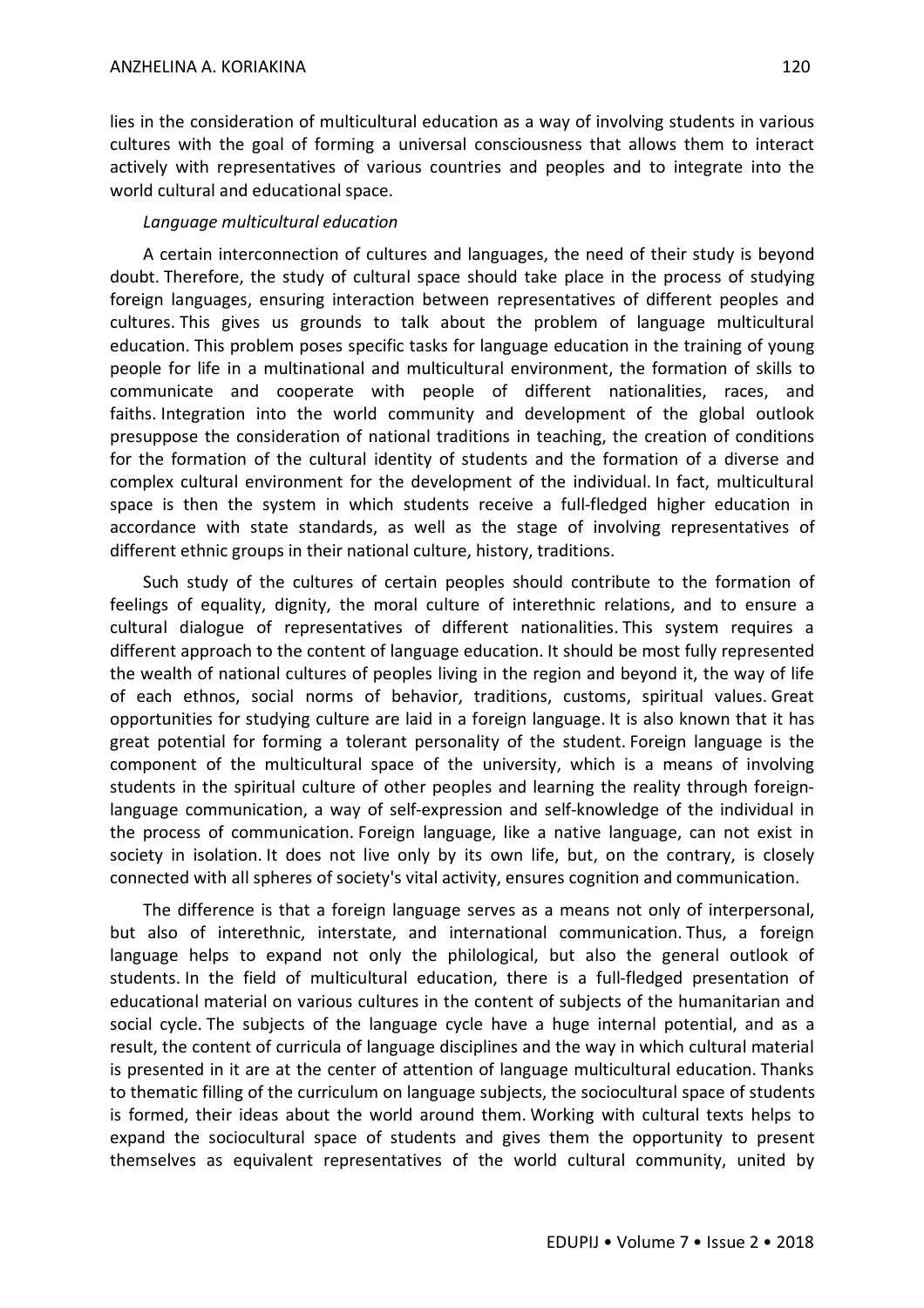common interests, and to form global thinking - the ability to see their place, their involvement, responsibility and role in global human problems (Safonova, 2001).

#### *Language multicultural education in the ethno-regional context*

Nevertheless, only addition of information on traditionally unrepresented groups does not at all guarantee multiculturalism and is not its testimony. It is important to show the place of this cultural group in the whole range of cultures of the country of the studied language, its contribution to the formation of a unified system of values and the cultural and historical heritage of the country. The level of multicultural language education will depend on how the material about the culture of a particular group of the studied language country and the native country is shown and how its relationship with the cultures of other groups is realized (Sysoev, 2006). Much attention in multicultural education should be given to the diversity of the cultures of the native region and country, as it promotes the formation of the notions of cultural variability as the ideal of coexistence in a modern multicultural world, and creates conditions for the cultural self-determination of the individual.

Cultural diversity is the main means of achieving the goal of multicultural education training students for active and full-fledged activities in a modern multicultural world. Language multicultural education can be considered as a model of education, in which an active life position is formed. It is essential that realization of this process should be carried out by studying the native culture, the state official culture and the culture of the country of the studied language. Only in this case the presentation of the native culture becomes a necessary condition for the full realization of the language multicultural education. Thus, it can be noted that the peculiarity of the situation, for instance, in the ethnic regions of the Russian Federation generates the need to update the content of language education and to review the requirements for its selection.

The study of foreign languages in such regions should be multicultural. In today's language situation in conditions of multilingualism and multiculturalism, the problem of interaction between cultures can not be solved solely on the basis of a dialogue between the culture of the studied language country and one of national cultures. Consequently, modern language education in ethnic regions should be implemented through the polylogue of three linguistic cultures (ethnic, Russian and foreign). In contrast to the dialogue or polylogue of cultures, which is possible to take place within any subject, the polylogue of linguocultures can be realized only in the study of foreign languages, since it presupposes the mastery of culture through language and the study of language through culture. In the content of language education, each component should include the culture of the studied language country, the culture of Russia and the culture of the national region, which meets the requirements of a multicultural approach to language education. Indeed, the teaching of foreign languages in a university should be based on the dialectical unity of a multitude of cultures. This unity will help to create a personality capable of representing any culture as a common human property, being tolerant towards all peoples, races, cultures, and languages. This idea of the polylogue of linguocultures, which underlies the concept of a multicultural approach to language education, allows a person to consider the same phenomenon from different perspectives and to argue his/her position according to a comparative analysis of the general and the particular in their dialectical unity. The polylogue of linguocultures should be of equal value, built on mutual respect of contacting cultures, in which takes place an exchange of meanings and the equivalent representation of